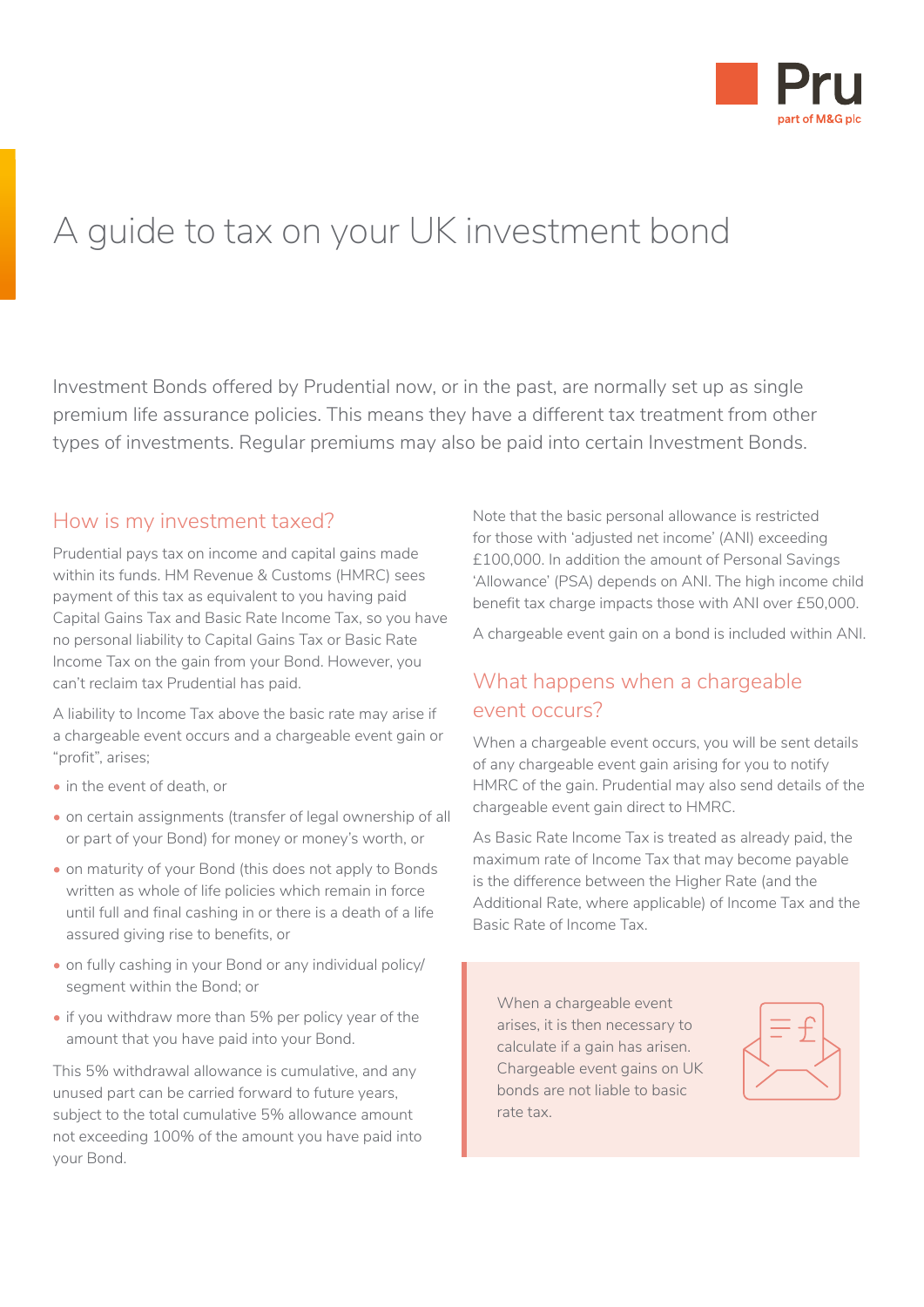### Where a tax liability can arise

### **On withdrawals**

- A part surrender will trigger a chargeable event gain if it exceeds a certain limit. Part surrenders of up to 5% of accumulated premiums can be taken without any immediate tax charge. Withdrawals are tax deferred and not tax free. Where there has been a part surrender, a calculation must be made at the end of the 'insurance year' (the policy anniversary) to see whether a gain has arisen and if so its amount.
- Where regular premiums have been paid, the 5% allowance is applied separately to the premiums (including any single premium) paid in each year.
- For bonds sold after 1 January 2013 the adviser charges, such as Ongoing Charge and Ad hoc Charge, are treated as withdrawals.

### **On death and terminal illness**

A chargeable event will happen on the death of the life assured (second death under a joint life second death Bond; first death under a joint life first death Bond).

In this situation, the tax treatment is the same as if the Bond had been finally cashed in immediately before death. Any gain is calculated on the surrender value immediately before death rather than the total amount that is actually paid on the death claim.

Terminal illness claims (where life expectancy is no more than 12 months) under Prudential Investment Bond or Flexible Investment Plan do not give rise to a chargeable event. Please refer to your policy terms and conditions to confirm that Terminal Illness applies to your Bond.

# Tax liability on final cashing in

Any tax liability on final cashing in is based on the gain or "profit" (if any) that the Bond has made. This profit is defined as:

• the amount you receive when you cash in your Bond plus all previous withdrawals;

#### **less**

• the total amount you have paid in plus any excesses over the accumulated 5% allowances.

In the case of a payout triggered by death, the calculation will be surrender value immediately before death plus all previous withdrawals less the total amount you have paid in plus any excesses over the accumulated 5% allowances.

### Tax liability on withdrawals

- A part surrender will trigger a chargeable event gain if it exceeds a certain limit. Part surrenders of up to 5% of accumulated premiums can be taken without any immediate tax charge. Withdrawals are tax deferred and not tax free. Where there has been a part surrender, a calculation must be made at the end of the 'insurance year' (the policy anniversary) to see whether a gain has arisen and if so its amount.
- Where regular premiums have been paid, the 5% allowance is applied separately to the premiums (including any single premium) paid in each year.
- For bonds sold after 1 January 2013 the adviser charges, such as Ongoing Charge and Ad hoc Charge, are treated as withdrawals, which case time apportionment reduction (TAR) will apply. You'll find more information about TAR in the Glossary, on page 6.

#### **Partial withdrawals**

Large withdrawals from your Bond can result in an excessive and unnaturally high tax liability. This is because the excess over 5%, the "chargeable event gain", is always used for the tax calculation, irrespective of any profit or loss on the Bond.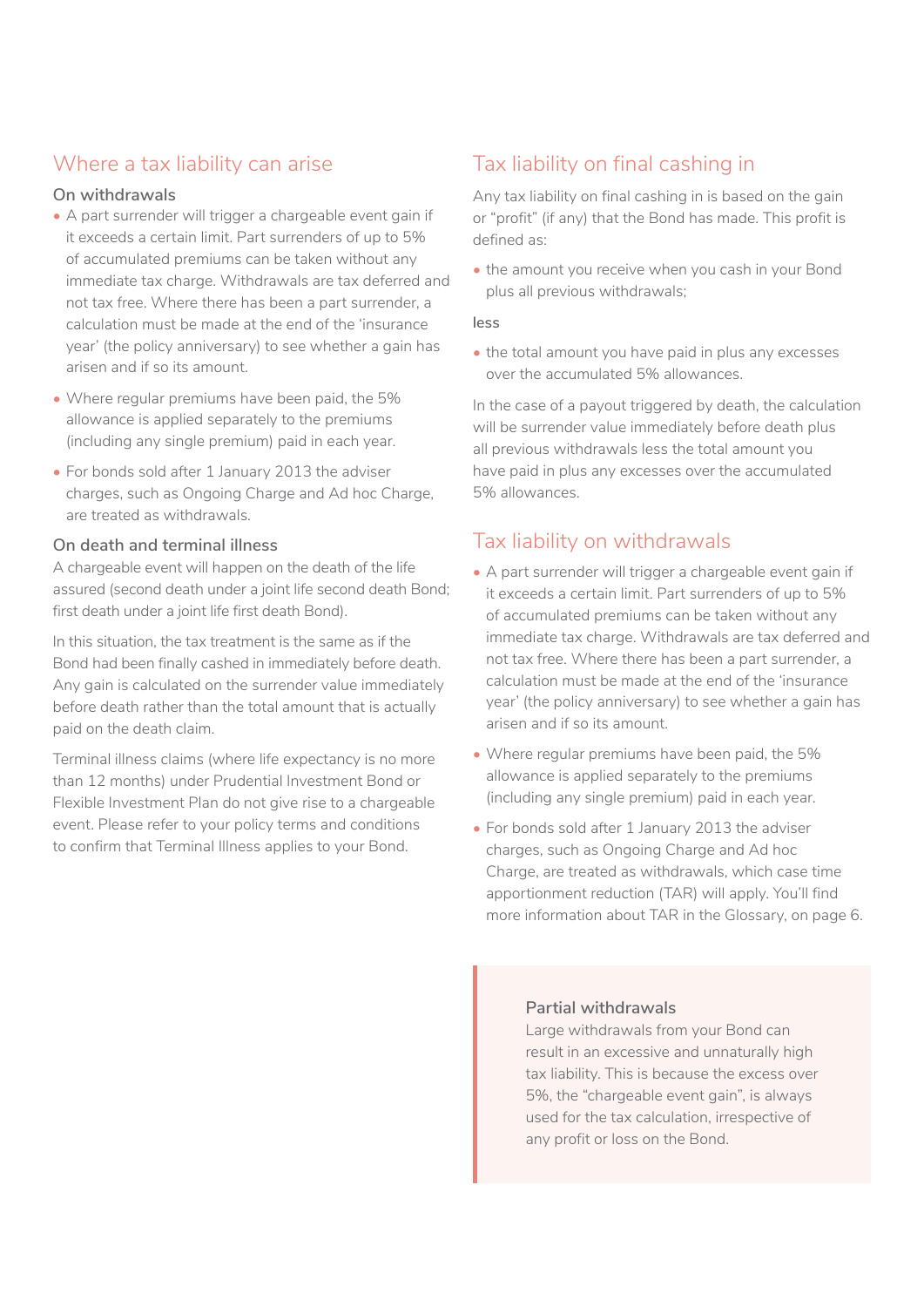# Tax liability on part surrenders

Where there has been a part surrender, a calculation must be done at the end of the policy year to see whether a gain has arisen and if so its amount. For example, a policy taken out on 3 June 2017 will have a policy year ending on 2 June 2018. The second policy year will begin on 3 June 2018 and end on 2 June 2019 (and so on).

**You should be aware that even in circumstances where the value of your policy or Bond has reduced, if you have taken a part surrender, a tax liability could arise**.



### **So how do we work out if there's any gain which may give rise to an income tax liability.**



At the end of policy year two we'll send you a Chargeable Event Certificate.

This will show the £10,000 you've taken out.

Part surrenders of up to 5% of

premium(s) paid can be taken without any immediate tax charge. Withdrawals are tax deferred and not tax free unless by the time the deferred charge is triggered, your circumstances have changed so that no tax is payable.

In this example that would be  $£20,000 \times 5\% = £1,000$ . That's £1,000 each policy year. And if you don't take it out in one policy year, you can carry it forward.

At the end of policy year two, the part surrender of £10,000 has exceeded the cumulative 5% allowance of £1,000 x 2 meaning that a chargeable event gain of £8,000 arises. Income tax may be payable on this depending on your circumstances.

This is just an example designed to represent a typical situation and does not relate to any particular individual. You should not consider this as financial advice or a recommendation of a particular course of action. You should consider your own circumstances fully and may wish to consult a financial adviser to help you make a decision.

Here's the example again with just the figures.

£20,000 x 5% = £1,000 – your annual 5% allowance.

£10,000 taken out in the second policy year

2 x £1,000 = £2,000 – the cumulative 5% allowance at the end of the second policy year  $£10,000 - £2,000 = £8,000 - the chargedble event gain you might have to pay tax on.$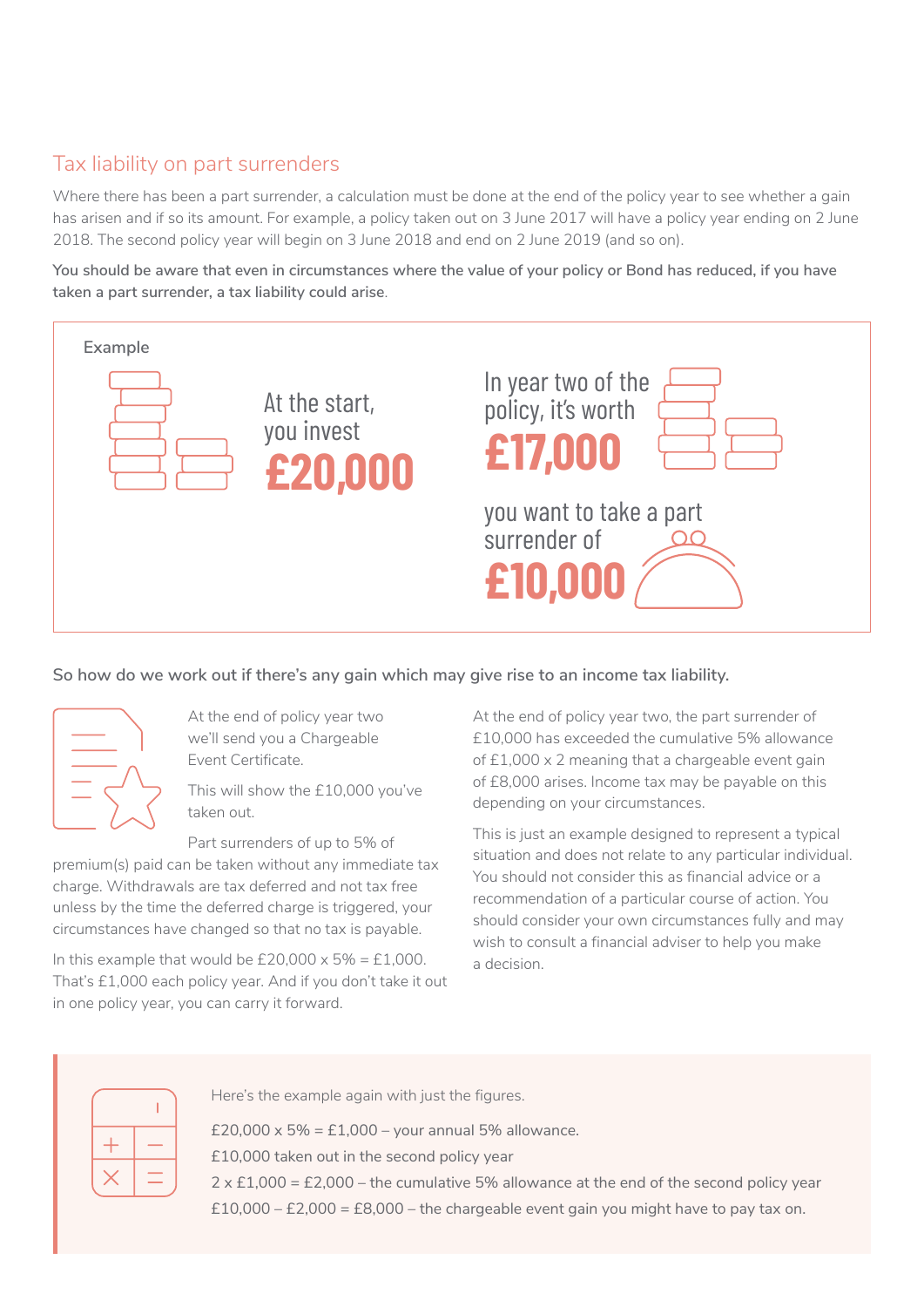## How an unusually high tax liability may be avoided

To help counter such excessive and unusual gains, Prudential issues Single Premium Bonds as a series of identical policies. This allows for the full cashing in of one or more policies, rather than a large partial withdrawal spread across the whole Bond.

## What reliefs are available?

### **Deficiency relief**

There's no relief under the chargeable event regime for an investment loss on a bond. Also, a loss on one bond cannot be set against a gain on another.

However, 'deficiency relief' may be available to you when a bond comes to an end. It's given as a tax reduction from your income tax liability for the year, but unless

your income is liable at higher rate or dividend upper rate (not additional rate) on some income, there will be no tax reduction and deficiency relief will be of no benefit. Entitlement arises as follows:

- the calculation of the gain on the final chargeable event shows a negative amount
- one or more gains arose on 'excess events' in earlier tax years on which the same individual was liable, and
- the individual is the chargeable person (i.e. would have been liable had the calculation shown a gain)

The amount of deficiency relief will be the lesser of the deficit calculated in the final chargeable event calculation, and the total of gains on previous 'excess events' which formed part of the total income of the same individual who is now benefiting from the relief.

### **Top Slicing relief**

Top slicing relief may reduce the tax payable on a bond gain. It does not reduce the gain. It is most commonly available where you are liable to tax at a lower rate were it not for the inclusion of the chargeable event gain in your income for the year. HMRC have a process for calculating top slicing relief.

- Calculate the total taxable income for the year and identify how much of the gain falls within the starting rate for savings, personal savings allowance nil rate, basic, higher or additional rate bands as appropriate. Any gift aid payments must be disregarded both in this computation and in the remaining steps below. **Step 1** 0
- Calculate the total tax due on the gain across all tax bands. Deduct basic rate tax treated as paid\* to find the **individual's liability** for the tax year. **Step 2**  $\bigcirc$
- Calculate the annual equivalent of the gain. The annual equivalent is calculated by dividing the gain by N (see below). **Step 3** 0
- Calculate the individual's liability to tax on the annual equivalent. In the Budget of 11 March 2020 it was announced that the personal allowance is recalculated where appropriate. The amount of the savings starting rate and personal savings allowance used in the top slicing relief calculation are set by virtue of the taxpayer's adjusted net income for the tax year. They are not adjusted to calculate the notional tax due on the 'sliced gain'. Deduct basic rate tax treated as paid\* on the annual equivalent and multiply the result by N. This gives the individual's relieved liability. **Step 4** 0
- Deduct the **individual's relieved liability** at step 4 from the **individual's liability** at step 2 to give the amount of top slicing relief due. **Step 5** 0

\*Basic rate tax is also deducted for offshore bonds for the purposes of the top slicing calculation

### **Calculating 'N'**

'N' is the number of complete years ending with the date of the chargeable event and starting with the later of either the commencement or last excess event\*

*\* unless policyholder has a period of non-residence in*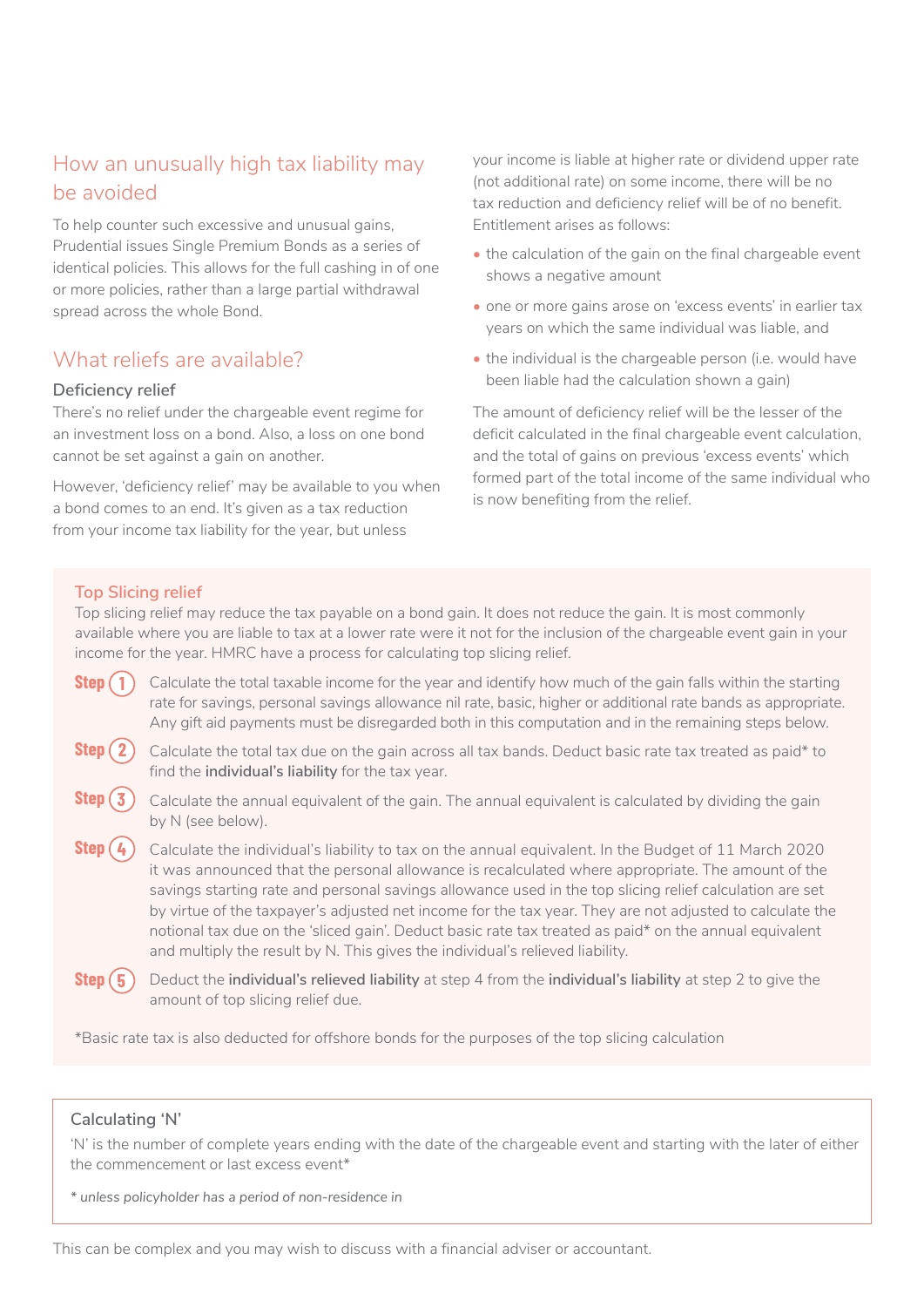# Entitlements – what you should be aware of

Your entitlement to Basic Personal Allowances, Working Tax Credit and Child Tax Credit may be affected whenever you incur a chargeable event gain; for example you cash in some or all of the policies in the Bond or take proceeds in excess of the accumulated 5% allowances.

For those with 'adjusted net income' in excess of £100,000, then it should be noted that total bond gains are included within this figure meaning that entitlement to the personal allowance can be affected. Note also that total bond gains are included when assessing entitlement to the personal savings allowance and whether there is any liability to a child benefit tax charge as again this is based on adjusted net income.

The amount of Child Tax Credit and/or Working Tax Credit to which you are entitled also depends on your income. Any gain from your Bond or withdrawal in excess of the accumulated 5% allowances will be added to your income (without top slicing) for this purpose and could reduce or eliminate any Tax Credit that you would otherwise be entitled to.

# Adviser Charges (only applicable to bonds sold after 1 January 2013)

#### **Set-up adviser charges**

This charge is taken from the initial payment you make before the contract is set up. The original premium is therefore your payment less the set-up adviser charge. Set-up adviser charges are not seen as withdrawals and do not form part of the 5% p.a. cumulative withdrawal allowance.

### **Ongoing adviser charges**

Ongoing adviser charges facilitated by the provider, come out of the product. They are withdrawals and form part of the 5% withdrawal allowance. Care is needed when withdrawals are taken from the product where ongoing adviser charges are also being paid from that product. The ongoing adviser charges from the product reduce the amount you can take without exceeding the cumulative 5%. If it is exceeded, a chargeable event arises, resulting in a potential income tax liability on the excess.

**Taxation of bonds is a particularly complex topic and as such, we would recommend you speak to your financial adviser.**